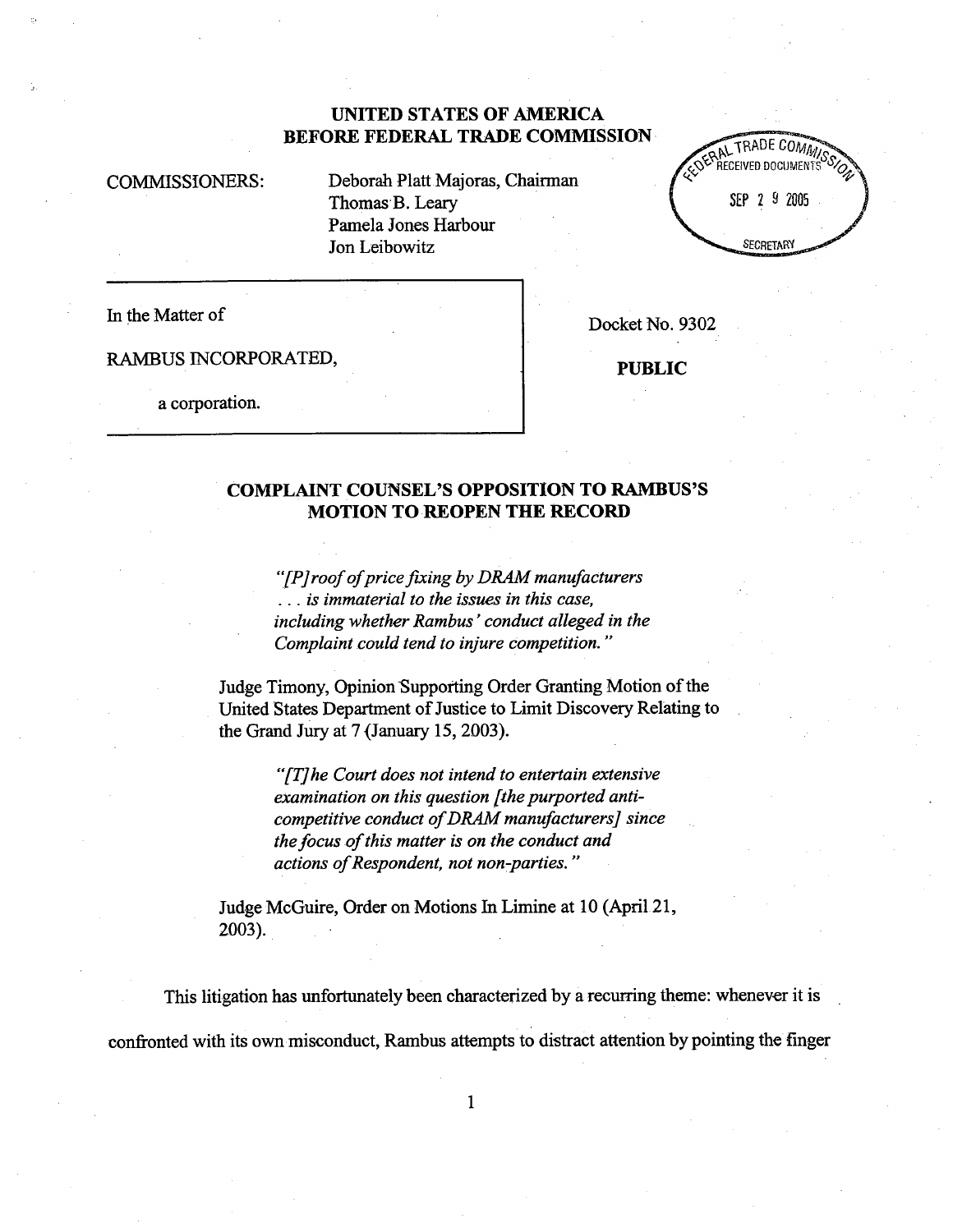at others. Once again, faced not only with a detailed track record of its deliberate, decade-long manipulation of the JEDEC standard-setting process in order unlawfully to acquire monopoly power, but also with overwhelming evidence of its bad-faith spoliation of vast quantities of evidence from its business files, Rambus has reverted to its old, familiar pattern. Rambus seeks to deflect attention from its own conduct by blaming third paries. But as even ALJ McGuire recognized (at least initially), the issue in this Part III litigation is not the conduct of third parties, but the conduct of Rambus.

Rambus has asserted on multiple occasions that the failure of its RDRAM architecture between 1999 and 2001 was due to a conspiracy among DRAM manufacturers. Each such assertion has proven to be irrelevant to the curent litigation. In yet one more attempt to draw attention away from its own conduct, Rambus now relies on a selection of as-yet unseen documents it acquired in separate litigation to argue that DRAM manufacturers conspired to increase RDRAM prices, then to reduce DDR SDRAM prices, and then to increase DDR SDRAM prices.

Complaint Counsel condemn the apparent SDRAM-related conspiracy among DRAM manufacturers and applaud the efforts of the Department of Justice to bring it to an end. Complaint Counsel have no knowledge as to whether Rambus's description of the apparent conspiracy is accurate. But even if Rambus's rather implausible-sounding story were true, it might support a treble damage claim against the DRAM manufacturers (a claim Rambus is pursuing in California state court). It would not give Rambus a free pass in this Part III litigation with respect to its own unlawful conduct.

 $\overline{2}$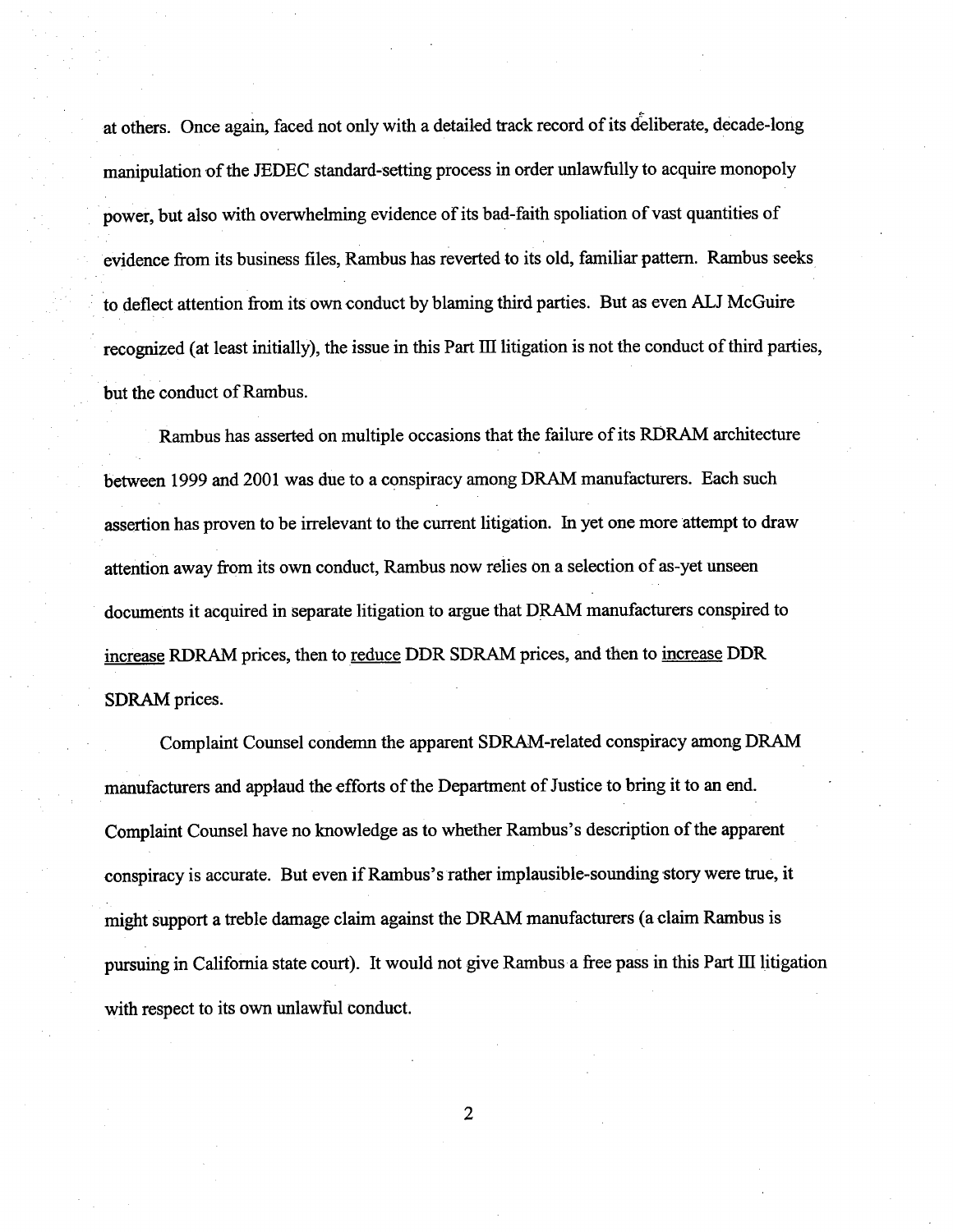Regarding Rambus's present motion, Complaint Counsel cannot comment with any specificity with respect to a motion to reopen the record to admit an unknown number of documents that we have never seen. (Indeed Complaint Counsel and the Commission may never have the opportunity to see these documents.) Thus, Complaint Counsel limit ourselves to the following general observations.

First, in light of Rambus's repeated unsuccessful attempts to inject this irrelevant issue into this Part III litigation and the fact that this issue has not been raised on appeal, briefed, or argued before the Commission, the Commission should reject Rambus's motion out of hand. Second, even if the Commission might otherwise consider the possibility of reopening the record with respect to this extraneous topic, the Commission canot possibly evaluate a motion to reopen the record that fails even to identify the documents at issue, let alone to include copies for review. Indeed, it would be the very definition of prejudice to admit into the record documents that Complaint Counsel has never even had the chance to see.

For these reasons, Rambus's motion to reopen the record should be denied.

Respectfully submitted

Geoffrey D. Oliver Patrick J. Roach Robert P. Davis

Bureau of Competition FEDERAL TRADE COMMISSION Washigton, D.C. 20001 (202) 326-2275

Counsel for the Complaint

Dated: September 29, 2005